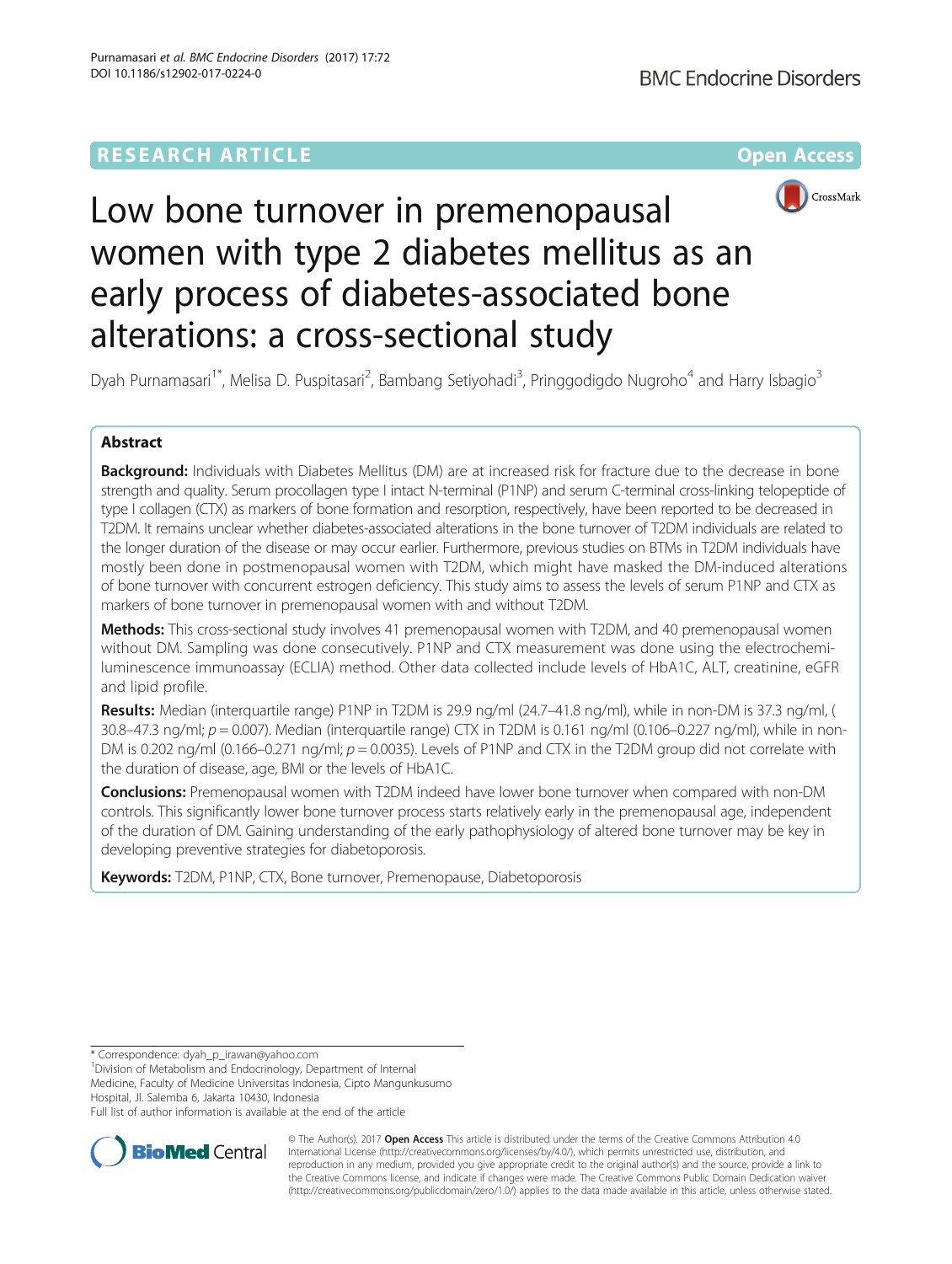# Background

Diabetes mellitus (DM) is a chronic metabolic disorder with an increasing prevalence worldwide. Common late complications of DM are microvascular diseases including nephropathy, retinopathy, neuropathy, and macrovascular disease such as acute coronary syndrome. However, osteoporotic fracture is increasingly recognized as an important complication in both men and women with type 1 DM (T1DM) and type 2 DM (T2DM). Diabetic osteopathy, or may also termed as "diabetoporosis" [\[1](#page-5-0)], is diabetesassociated bone alterations that are characterized by a decrease in bone quality, leading to an increased risk of bone fracture in both types of DM [[2](#page-5-0), [3\]](#page-5-0). A metaanalysis of 5 studies reported that T1DM is associated with an overall relative risk (RR) of 8,9 (95% CI 7,1–11,2) for hip fractures when compared with an age-matched nondiabetic population [\[4](#page-5-0)]. Similarly, adults with T2DM have a 50%–80% higher risk of hip fractures [\[5, 6](#page-5-0)] as well as of extremity fractures [\[5, 7](#page-5-0)].

While individuals with T1DM showed decreased bone mass density (BMD) [[8](#page-5-0)–[13\]](#page-5-0), T2DM is often characterized by increased or unchanged BMD [[5, 14](#page-5-0)–[18](#page-6-0)]. Thus, bone fragility in T2DM depends on microarchitectural changes that is largely determined by increased cortical porosity in T2DM individuals compared to non-diabetic controls rather than the reduction in bone mineral mass [[19](#page-6-0)–[22](#page-6-0)]. The mechanisms of DM-induced bone fragility in T1DM and T2DM are complex and only partially overlap [\[23\]](#page-6-0). It was thought that β-cell failure and low levels of IGF1 disrupt osteoblasts function during growth in T1DM, resulting in low peak bone mass at a young age [\[24\]](#page-6-0). In contrast, glucose toxicity, advanced glycation end-products (AGEs), cytokines and adipokines that are affecting osteocyte, bone turnover and collagen affect T2DM individuals at a later age [[25](#page-6-0)].

Data from the study of De Liefde et al. suggested an association between the duration of T2DM and the risk of fractures, as the increased fracture risk found in subjects with DM was restricted to subjects with already established and treated DM only [\[26\]](#page-6-0). However, it remains unclear whether changes in bone turnover of T2DM individuals are related to the longer duration of disease or may occur earlier. Data on altered bone metabolism in T2DM have mostly included older, postmenopausal women, that did not make the distinction between T1DM and T2DM or between men and women. Furthermore, estrogen is an important determinant of bone health, which dramatically decreases upon menopause [\[27\]](#page-6-0). It is not well-established whether bone fragility in diabetes mirror those found in primary osteoporosis, which occurs frequently in postmenopausal women, but in different proportions, or whether there were particular alterations in the bone of individuals with DM that are not found in primary osteoporosis [[1](#page-5-0)]. Regardless, clinical studies performed on postmenopausal women with T2DM would not be able to exclude the confounding effect of estrogen deficiency on bone metabolism in T2DM. Only one prior study examined BMD and bone turnover markers in both pre- and post-menopausal women with DM. Although showing that post-menopausal women had lower BMD compared with pre-menopausal women, this study found no difference in the levels of bone formation marker in the pre-menopausal women when compared to the reference values, as measured using osteocalcin [\[28](#page-6-0)].

Changes in bone turnover can be asessed by measurements of serum levels of C-terminal cross-linking telopeptide of type I collagen (CTX) and procollagen type I intact N-terminal (P1NP), which have been recommended as markers of bone resorption and formation, respectively [[29](#page-6-0)]. The early pathophysiology of altered bone turnover in T2DM remains largely unknown, and informative data may aid in developing preventive strategies for diabetoporosis. To the best of our knowledge, no study has provided data on whether BTM in premenopausal T2DM women is altered. This study aimed to assess whether changes in bone turnover occur early in T2DM by measuring levels of the bone resorption and formation markers, CTX and P1NP, in premenopausal women with T2DM.

# Methods

# Study population

We performed a cross-sectional study enrolling 81 premenopausal women aged >35 years: 41 subjects with T2DM and 40 subjects without diabetes to assess the levels of serum P1NP and CTX as markers of bone turnover in premenopausal women. From April to August 2017, we consecutively recruited subjects from the outpatient clinic in several hospitals in Jakarta (Cipto Mangunkusumo Hospital, Persahabatan Hospital, Tugu Koja Hospital and Kemayoran Hospital). All T2DM individuals had been diagnosed according to American Diabetes Association criteria (2016) for at least 5 years. All subjects were malay in race, and had neither hepatic, gastrointestinal, or thyroid diseases nor other secondary causes for low BMD. None of the subjects had been treated with steroid for more than 3 months in the past 3 years, hormone therapy or hormonal contraception, bisphosphonates, antipsychotic drugs, anticonvulsant drugs, hydrochlorothiazides, or thiazolidinediones that might affect bone mass. Subjects with stage 4 and 5 chronic kidney disease and BMI lower than 18.5 were excluded.

# Biochemical measurements

Samples of venous blood were collected in EDTAanticoagulated tubes (BD Vacutainer, Becton Dickinson) in the morning after fasting overnight. Samples were centrifuged immediately after collection at 4000 g for 8 min. Plasma were aliquoted and stored at −80 °C until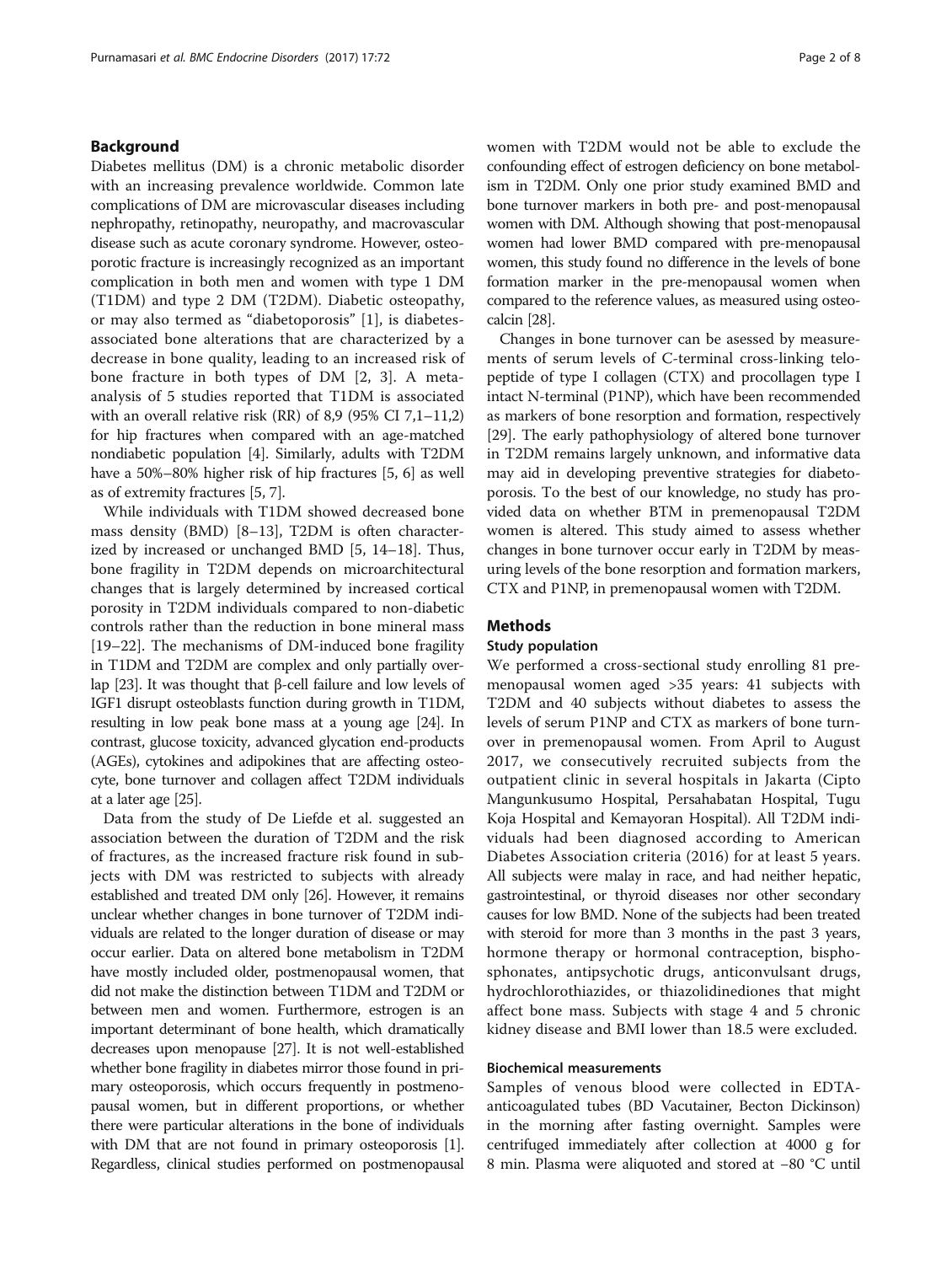examination. Serum levels of CTX (detection range: 0,010–6 ng/ml) and P1NP (detection range: 5–1200 ng/ml) were measured by using automated electrochemiluminescent sandwich antibody assay (ECLIA) on Cobas® analyzer (Roche Diagnostics, Manheim, Germany).

# Ethical aspects

The study was approved by the Health Research Ethics Committee of University of Indonesia and Cipto Mangunkusumo Hospital, Jakarta, Indonesia. All participants provided written informed consent to participate.

## Statistical analyses

Data were expressed as median and interquartile range (IQR). Values in groups were compared by T-test or Mann Whitney U test depending on the distribution of the variable of interest. The Pearson (for normally distributed data) or Spearman correlation coefficient (for non-normally distributed data) was used for analyses of correlations. All analyses were performed with Graphpad Prism version 7 (San Diego, CA, USA). P < 0.05 were considered statistically significant.

# Results

# Subject characteristics

Clinical characteristics for the study groups are shown in Table 1. All subjects included in this study were premenopausal women. T2DM individuals had higher

|  |  |  |  | Table 1 Characteristics of subjects |
|--|--|--|--|-------------------------------------|
|--|--|--|--|-------------------------------------|

|                                    | T <sub>2</sub> DM | Non-DM Controls  |
|------------------------------------|-------------------|------------------|
| Number                             | 41                | 40               |
| Age (years)                        | 45 (41-49)        | 39 (37-45)       |
| Duration of DM (years)             | $9(5-12)$         | <b>NA</b>        |
| BMI ( $kg/m2$ )                    | $26(23-31)$       | $25(23-29)$      |
| HbA1C (%)                          | $10(7.7-11.6)$    | $5.5(5.2 - 5.8)$ |
| Creatinine (mg/dl)                 | $0.6(0.5-0.8)$    | $0.7(0.6 - 0.7)$ |
| eGFR (mL/min/1,73 m <sup>2</sup> ) | 106 (87-115)      | 110 (106-116)    |
| SGPT (U/I)                         | $19(11-25)$       | $16(11-21)$      |
| Triglycerides (mg/dl)              | 158 (96-198)      | <b>ND</b>        |
| LDL (mg/dl)                        | 141 (117-163)     | <b>ND</b>        |
| HDL (mg/dl)                        | 49 (38-54)        | <b>ND</b>        |
| Total cholesterol (mg/dl)          | 197 (179-230)     | <b>ND</b>        |
| Antidiabetics                      |                   |                  |
| - Metformin (%)                    | 7(17)             | <b>NA</b>        |
| - Metformin + Sulfonylurea (%)     | 11(27)            | NA.              |
| - Insulin (%)                      | 14 (34)           | <b>NA</b>        |
| - Combined therapy (%)             | 8(20)             | <b>NA</b>        |
| - No treatment (%)                 | 1(2)              | <b>NA</b>        |

Data depicted are median with interquartile range (IQR) unless otherwise indicated. Statistical differences are analyzed by using T-test or Mann-Whitney U test. NA, not applicable; ND, not determined

median age (interquartile range, IQR; 45, 41–49 years vs. 39, 37–45 years,  $p = 0.0004$ ) than non-diabetic controls. Median HbA1c levels of the T2DM group were 10%  $(7.7–11.6)$ , and median T2DM duration was 9 years  $(5–11.6)$ 12 years). Fourteen (34%) of the T2DM individuals were on insulin treatment, 7 on metformin alone and 11 on a combination of metformin and sulfonylurea while one did not use any treatment. There were 12 T2DM subjects and 7 non-diabetic controls with BMI > =30. None of the subjects consume alcohol or smoke. That CTX is excreted in the urine is an important consideration for studies in T2DM which involves patients with chronic kidney disease, which have been excluded from our study.

# Premenopausal women with T2DM had lower bone turnover than non-DM controls

T2DM individuals demonstrated a significantly lower CTX, a marker of bone resorption, and P1NP, a marker of bone formation. Median values of CTX in the T2DM group were 0.161 ng/ml (0.106–0.227 ng/ml), lower when compared to the non-diabetic group (0.202 ng/ml, 0.166–0.271 ng/ml;  $p = 0.0035$ ; Fig. [1\)](#page-3-0). Similarly, P1NP levels were also lower in the T2DM subjects (29.9 ng/ml, 24.7–41.8 ng/ml) compared to the non-diabetic (37.3 ng/ml, 30.8–47.3 ng/ml;  $p = 0.007$ ). Levels of CTX and P1NP correlated positively with one another (Spearman  $R = 0.586$ ,  $P < 0.0001$ ). CTX is excreted in the urine, and CTX levels in the T2DM subjects negatively correlated with estimated glomerular filtration rate (eGFR;  $R = -0.36$ ,  $p = 0.02$ ), whereas this correlation was not observed for P1NP ( $R = -0.17$ ,  $p = 0.28$ ).

# Correlations between bone turnover markers with age and different clinical parameters

There were no statistically significant correlations between CTX and P1NP levels of T2DM subjects with age ( $p = 0.38$ ) and  $p = 0.66$ ), duration of DM ( $p = 0.76$  and  $p = 0.12$ ) and levels of HbA1C ( $p = 0.26$  and  $p = 0.27$ ; Fig. [2](#page-3-0)). We also did not find correlations between the BTMs and LDL, HDL, total cholesterol, or BMI. Median CTX and P1NP levels were comparable in subjects with or without insulin (CTX: 0.16 ng/ml, 0.11–0.21 ng/ml vs. 0.16 ng/ml, 0.10– 0.24 ng/ml,  $p = 0.92$ ; P1NP: 29 ng/ml, 25–43 ng/ml vs. 30.6 ng/ml, 22.8–41.9 ng/ml,  $p = 0.65$ ), as well as in those with or without metformin (CTX: 0.14 ng/ml, 0.9–0.22 ng/ml vs. 0.17 ng/ml, 0.13–0.24 ng/ml,  $p =$ 0.17; P1NP: 30 ng/ml, 23.8–38.2 ng/ml vs. 35.4 ng/ml, 25.9–51.8 ng/ml,  $p = 0.20$ ).

## **Discussion**

Our study reveals three important findings. First, women with T2DM indeed have lower bone turnover when compared with non-DM controls. Second, this significantly lower bone turnover process in T2DM women starts early in the premenopausal age independent of the duration of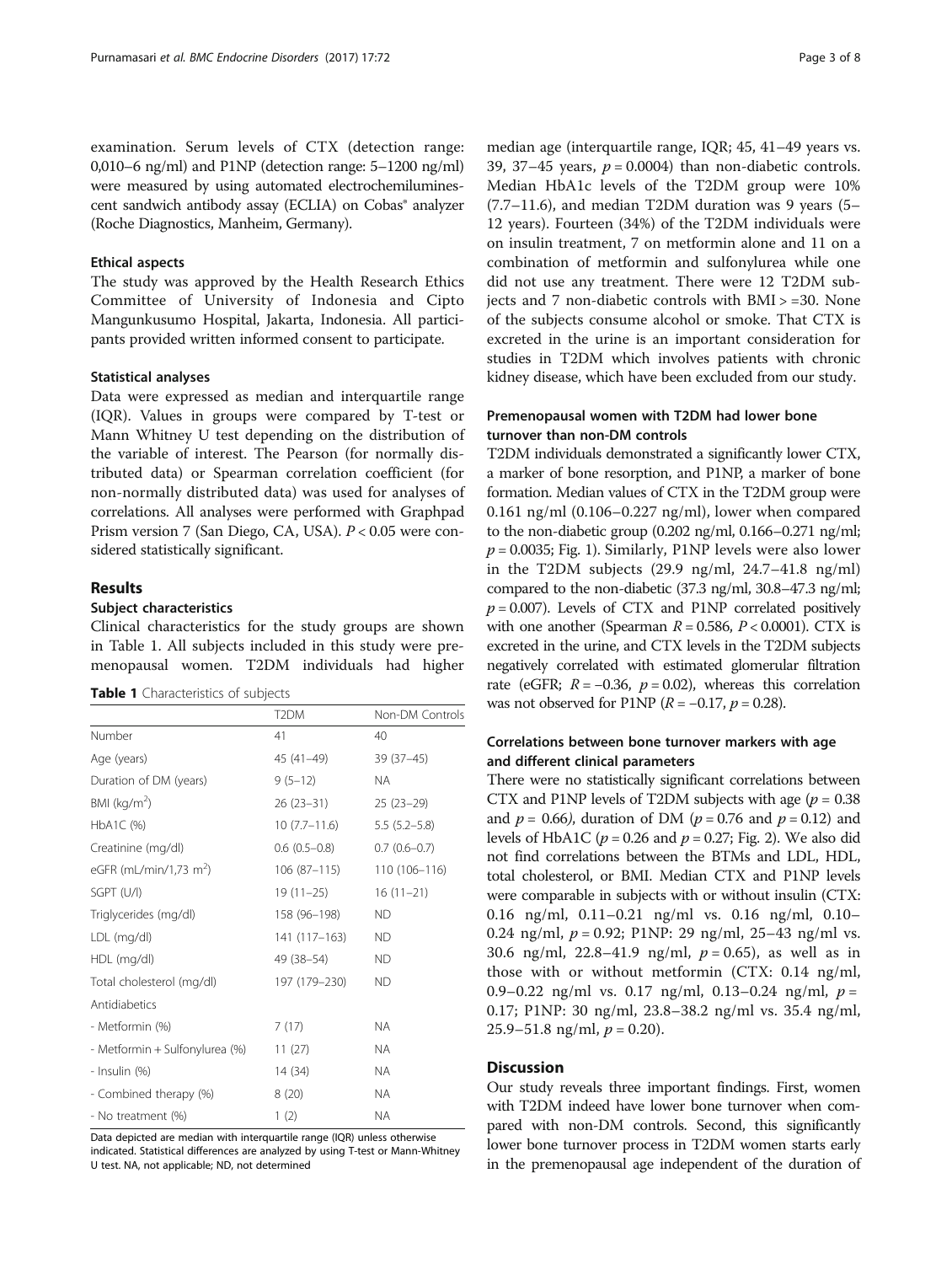<span id="page-3-0"></span>

DM. Third, we did not find any difference in the levels of BTMs between those with or without insulin or metformin use. To the best of our knowledge, this is the first study measuring bone turnover markers in premenopausal women with T2DM. Our findings are in agreement with previous studies which reported lower bone resorption [[30](#page-6-0)–[38](#page-6-0)] and bone formation [\[35, 39\]](#page-6-0) in T2DM individuals.

T2DM, in contrast with T1DM, is interestingly characterized by increased or unchanged bone mineral density (BMD) [[5](#page-5-0), [14](#page-5-0)–[18](#page-6-0)]. It is therefore the severe deficit in bone quality and changes to the bone micro-architecture, as depicted by increased bone cortical porosity T2DM, that underlies fragility fractures in T2DM [[19, 30, 40](#page-6-0), [41](#page-6-0)]. Despite their lower bone turnover, T2DM individuals



in T2DM individuals. **b** CTX (upper and lower left panels) and P1NP levels (upper and lower right panels) in individuals with and without insulin or metformin use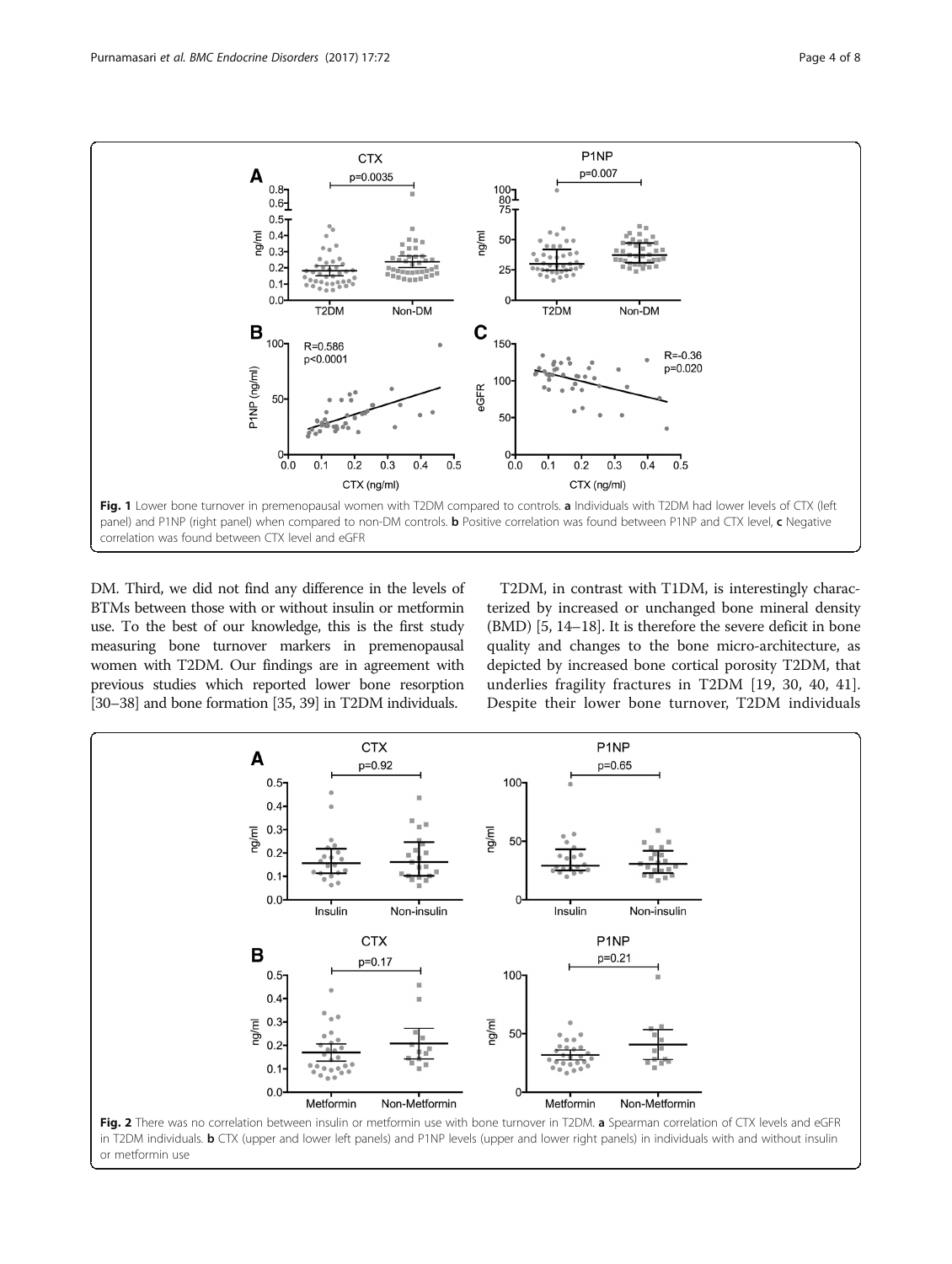have increased bone fragility that cannot be captured by measuring BMD alone [[39, 42\]](#page-6-0). Data showed that the higher BMD in T2DM was not associated with bone geometrical instability or bending strength [\[43](#page-6-0)]. However, a study by Burghardt and colleagues used a high-resolution peripheral quantitative computed tomography that enabled assessment of volumetric BMD (vBMD) independently in cortical and trabecular compartments of the bone. T2DM subjects, especially those with previous fracture, showed marked levels of intracortical porosity with an extremely dense trabecular bone in the peripheral region adjacent to the cortex, an assessment that is not captured by conventional measurement of BMD. The authors concluded that this a potential explanation for the inability of BMD measurements to explain increased fracture incidence in patients with T2DM [\[22\]](#page-6-0). Another study also reported lower cortical vBMD in T2DM individuals [[44](#page-6-0)]. An alternative explanation for the increased BMD seen in T2DM individuals is the relatively heightened state of bone mineralization as a result of a slowing down in the process of replacing older, more densely mineralized bone with younger, less densely mineralized bone [\[42\]](#page-6-0).

The duration of T2DM is thought to contribute to the development of bone fragility in T2DM [[26\]](#page-6-0). This notion is supported by studies reporting the association between fracture risk and diabetic microvascular complications such as retinopathy [[15](#page-5-0)], neuropathy [\[45](#page-6-0)] and cerebrovascular diseases [[46](#page-6-0)]. It is also thought that long-term DM individuals suffer from more DM-related complications which consequently increase their risk for falling [[26](#page-6-0)]. Furthermore, hyperglycemia which occurs for an extended period of time induces higher levels of AGEs in the bone collagen [[47](#page-6-0), [48\]](#page-6-0), which negatively correlated with the material and biomechanical properties of both the cortical and cancellous bone [\[49](#page-6-0)]. AGEs, which are markedly increased in T2DM individuals [[50](#page-6-0)], are diverse compounds generated through the non-enzymatic glycation or glycoxidation of proteins, lipids, and nucleic acids. AGEs interfere with normal osteoblast function, attachment to the collagen matrix, and impair osteoblast development. AGEs may also decrease bone resorption by alteration of the structural integrity of matrix proteins and inhibiting the osteoclastic differentiation. AGEs crosslinking in collagen also leads to more brittle bones that are less able to deform before fracturing [\[51](#page-6-0)]. CTX is the degradation product of type I collagen [[29](#page-6-0)] and is used in numerous studies in T2DM as a marker of bone resorption [[52](#page-6-0)]. and there is the possibility that the degraded type I collagen might have already been glycated in diabetic patients. Despite this, to date, there is no method currently available that can differentially measure glycated CTX from unglycated CTX.

That insulin and metformin usage in our study was not associated with levels of BTMs were not surprising.

Although fractures were shown to be increased in T2DM individuals treated with insulin [\[53](#page-6-0)], it appeared that the more aggressive glycemic control in elderly individuals with long term disease might increase microvascular complications, such as diabetic retinopathy, and hypoglycemic events and thus the risk for falls and fractures [[54](#page-6-0)]. Metformin, the first line drug for DM, was previously found from most clinical studies to have positive or neutral effect on BMD and fracture risk in large cohorts [[55](#page-6-0)–[57\]](#page-6-0).

Whether individuals with T2DM has bone alterations that are specific for T2DM, or whether it is similar to primary osteoporosis but occur in different proportions have not yet been well-established [[1\]](#page-5-0). Interestingly, our data also revealed that changes in the bone turnover of these subjects reveal, at least clinically, a profile that is more similar to those associated with T2DM, with decreased bone resorption, rather than with increasing age or primary osteoporosis, where increased bone resorption is often seen [[58](#page-6-0)]. We did not find any association between levels of CTX and P1NP with the duration of DM or HbA1C levels, as previously reported in other studies [\[33, 59, 60\]](#page-6-0). A study by Kanazawa et al. indicated that it was changes in HbA1C during glycemic control, rather than baseline HbA1C, that was associated with changes in bone formation [[61\]](#page-7-0), which might explain our lack of correlation between the BTMs and HbA1C in our study. This study is performed in the Indonesian population with all subjects being of Malay ethnicity. Some studies indicate that there were inherent differences in bone turnover between the different ethnicities [[62](#page-7-0)–[67](#page-7-0)]. However, others suggest that ethnicity per se is not important, and that apparent ethnic differences in rates of bone loss were largely explained by differences in body weight [\[29](#page-6-0), [68, 69\]](#page-7-0). Studies also reported that levels of P1NP and CTX may be influenced by BMI [\[70](#page-7-0)], of which did not differ among groups in our study. Gender differences in BMD, bone structure and the risk of fracture in individuals with diabetes have been acknowledged, with women being particularly at risk for DM-associated bone alterations [\[71\]](#page-7-0). It remains largely unclear to what extent hypoglycaemic drugs are gender-specific. Only thiazolidinediones were reported to have negative effects on bone metabolism in women [\[72](#page-7-0)–[74\]](#page-7-0). Although our study only involved female subjects, there were none who were on thiazolidinediones.

Better knowledge on how DM and its treatments influence bone tissue may be the basis of effective prevention of fragility fractures in individuals with DM. Currently, recommendations for diabetoporosis management include glycemic control, adequate intake of calcium and vitamin D, screening for low BMD, and prevention and treatment of diabetic complications [\[75\]](#page-7-0). Our study emphasizes that changes in bone metabolism occur early and may warrant preventive efforts or pharmacological interventions when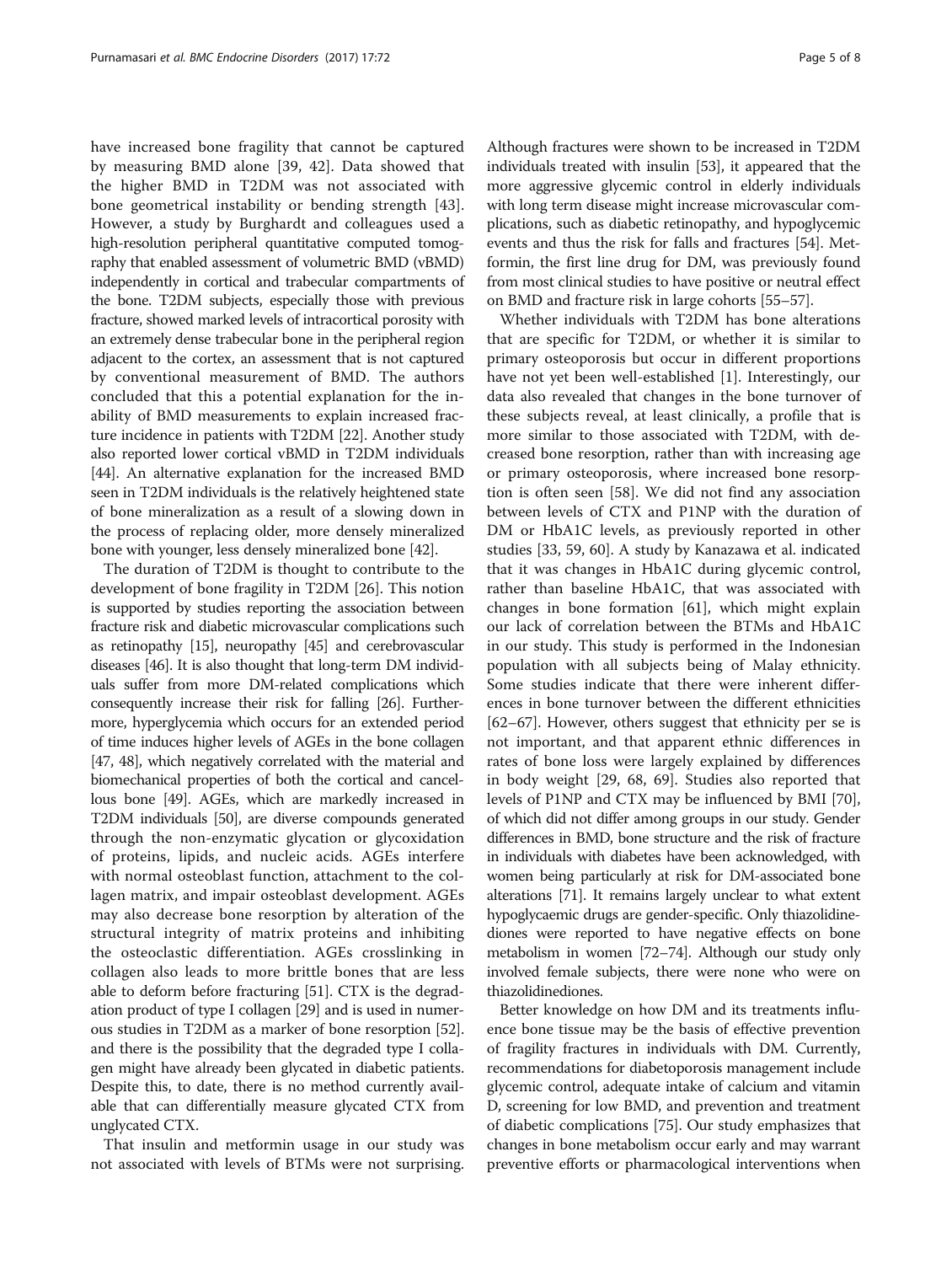<span id="page-5-0"></span>needed, although this needs well-designed clinical trials of anti-osteoporotic drugs specifically for the diabetic population.

The limitations of our study include the cross-sectional design which measures the investigated parameters in a single time point, and the small sample size of this study. Furthermore, data on BMD from dual energy x-ray absorptiometry is not available, limiting our assessment into the relationship between early alterations of the bone turnover markers and bone mineralization. Lastly, data on hormonal status of these subjects were also not available, and would have provided information on the correlation between hormonal status and bone metabolism in the premenopausal women. Despite the above limitations, this study remains as the only study to date revealing a decrease in bone turnover markers in premenopausal women with T2DM.

# Conclusion

Premenopausal women with T2DM had lower levels of CTX and P1NP, which reflects lower bone turnover, compared to non-DM controls, independent of age and duration of disease. Our results indicate that alterations in bone turnover occur relatively early in the course of the disease, and prior to the occurrence of menopause. As T2DM individuals are at increased risk of fracture, understanding the early pathophysiology of altered bone turnover may be key in developing preventive strategies for diabetoporosis.

#### Abbreviations

AGE: advanced glycation endproducts; BMD: bone mineral density; BMI: body mass index; BTM: bone turnover marker; CTX: C-terminal cross-linking telopeptide of type I collagen; DM: diabetes mellitus; eGFR: estimated glomerular filtration rate; HDL: high density lipoprotein; LDL: low density lipoprotein; P1NP: procollagen type I intact N-terminal (P1NP) and serum; T1DM: type 1 diabetes mellitus; T2DM: type 2 diabetes mellitus

#### Acknowledgements

Not applicable

#### Funding

The authors receive research grant from Hibah Penelitian Unggulan Perguruan Tinggi (PUPT) from the Directorate of Research and Public Services of the Indonesiaan Ministry of Research, Technology and Higher Education.

#### Availability of data and materials

The datasets used and/or analysed during the current study are available from the corresponding author on reasonable request.

#### Authors' contributions

DP and BS initiated and designed the study. MD collected, performed statistical analyses and interpreted the data, and was responsible for project administration and management of resources. DP validated the data. DP, BS, PN, HI supervised the study and interpreted the data. HI acquired the funding for financing this study. MD wrote the original draft of the manuscript. All authors reviewed and approved the final manuscript.

#### Ethics approval and consent to participate

The study was approved by the Health Research Ethics Committee of Universitas Indonesia and Cipto Mangunkusumo Hospital, Jakarta, Indonesia. All participants provided written informed consent to participate.

#### Consent for publication

Not applicable

#### Competing interests

The authors declare that they have no competing interests.

#### Publisher's Note

Springer Nature remains neutral with regard to jurisdictional claims in published maps and institutional affiliations.

#### Author details

<sup>1</sup> Division of Metabolism and Endocrinology, Department of Internal Medicine, Faculty of Medicine Universitas Indonesia, Cipto Mangunkusumo Hospital, Jl. Salemba 6, Jakarta 10430, Indonesia. <sup>2</sup>Department of Internal Medicine, Faculty of Medicine Universitas Indonesia, Cipto Mangunkusumo Hospital, Jakarta, Indonesia. <sup>3</sup> Division of Rheumatology, Department of Internal Medicine, Faculty of Medicine Universitas Indonesia, Cipto Mangunkusumo Hospital, Jakarta, Indonesia. <sup>4</sup> Division of Nephrology and Hypertension, Department of Internal Medicine, Faculty of Medicine Universitas Indonesia, Cipto Mangunkusumo Hospital, Jakarta, Indonesia.

## Received: 6 October 2017 Accepted: 21 November 2017 Published online: 29 November 2017

#### References

- 1. Ferrari S. Diabetes and bone. Calcif Tissue Int. 2017;100(2):107–8.
- 2. Nyman JS, Even JL, Jo C-H, Herbert EG, Murry MR, Cockrell GE, Wahl EC, Bunn RC, Lumpkin CK, Fowlkes JL. Increasing duration of type 1 diabetes perturbs the strength–structure relationship and increases brittleness of bone. Bone. 2011;48(4):733–40.
- 3. Thrailkill KM, Lumpkin CK, Bunn RC, Kemp SF, Fowlkes JL. Is insulin an anabolic agent in bone? Dissecting the diabetic bone for clues. Am J Physiol Endocrinol Metab. 2005;289(5):E735–45.
- 4. Janghorbani M, Van Dam RM, Willett WC, FB H. Systematic review of type 1 and type 2 diabetes mellitus and risk of fracture. Am J Epidemiol. 2007;166(5):495–505.
- 5. Schwartz AV, Sellmeyer DE, Ensrud KE, Cauley JA, Tabor HK, Schreiner PJ, Jamal SA, Black DM, Cummings SR. Older women with diabetes have an increased risk of fracture: a prospective study. J Clin Endocrinol Metab. 2001;86(1):32–8.
- 6. Janghorbani M, Feskanich D, Willett WC, Hu F. Prospective study of diabetes and risk of hip fracture the nurses' health study. Diabetes Care. 2006;29(7): 1573–8.
- 7. Bonds DE, Larson JC, Schwartz AV, Strotmeyer ES, Robbins J, Rodriguez BL, Johnson KC, Margolis KL. Risk of fracture in women with type 2 diabetes: the Women's health initiative observational study. J Clin Endocrinol Metab. 2006;91(9):3404–10.
- 8. Munoz-Torres M, Jodar E, Escobar-Jimenez F, Lopez-Ibarra P, Luna J. Bone mineral density measured by dual X-ray absorptiometry in Spanish patients with insulin-dependent diabetes mellitus. Calcif Tissue Int. 1996;58(5):316–9.
- 9. Miazgowski T, Czekalski S. A 2-year follow-up study on bone mineral density and markers of bone turnover in patients with long-standing insulindependent diabetes mellitus. Osteoporos Int. 1998;8(5):399–403.
- 10. Jehle P, Jehle D, Mohan S, Bohm B. Serum levels of insulin-like growth factor system components and relationship to bone metabolism in type 1 and type 2 diabetes mellitus patients. J Endocrinol. 1998;159(2):297–306.
- 11. Tuominen JT, Impivaara O, Puukka P, Rönnemaa T. Bone mineral density in patients with type 1 and type 2 diabetes. Diabetes Care. 1999;22(7):1196–200.
- 12. Gallacher S, Fenner J, Fisher B, Quin J, Fraser W, Logue F, Cowan R, Boyle I, MacCuish A. An evaluation of bone density and turnover in premenopausal women with type 1 diabetes mellitus. Diabet Med. 1993;10(2):129–33.
- 13. Weber G, Beccaria L, De'Angelis M, Mora S, Galli L, Cazzuffi M, Turba F, Frisone F, Guarneri M, Chiumello G. Bone mass in young patients with type I diabetes. Bone Miner. 1990;8(1):23–30.
- 14. Cummings SR, Nevitt MC, Browner WS, Stone K, Fox KM, Ensrud KE, Cauley J, Black D, Vogt TM. Risk factors for hip fracture in white women. N Engl J Med. 1995;332(12):767–74.
- 15. Ivers RQ, Cumming RG, Mitchell P, Peduto AJ. Diabetes and risk of fracture: the Blue Mountains eye study. Diabetes Care. 2001;24(7):1198–203.
- 16. Nicodemus KK, Folsom AR. Type 1 and type 2 diabetes and incident hip fractures in postmenopausal women. Diabetes Care. 2001;24(7):1192–7.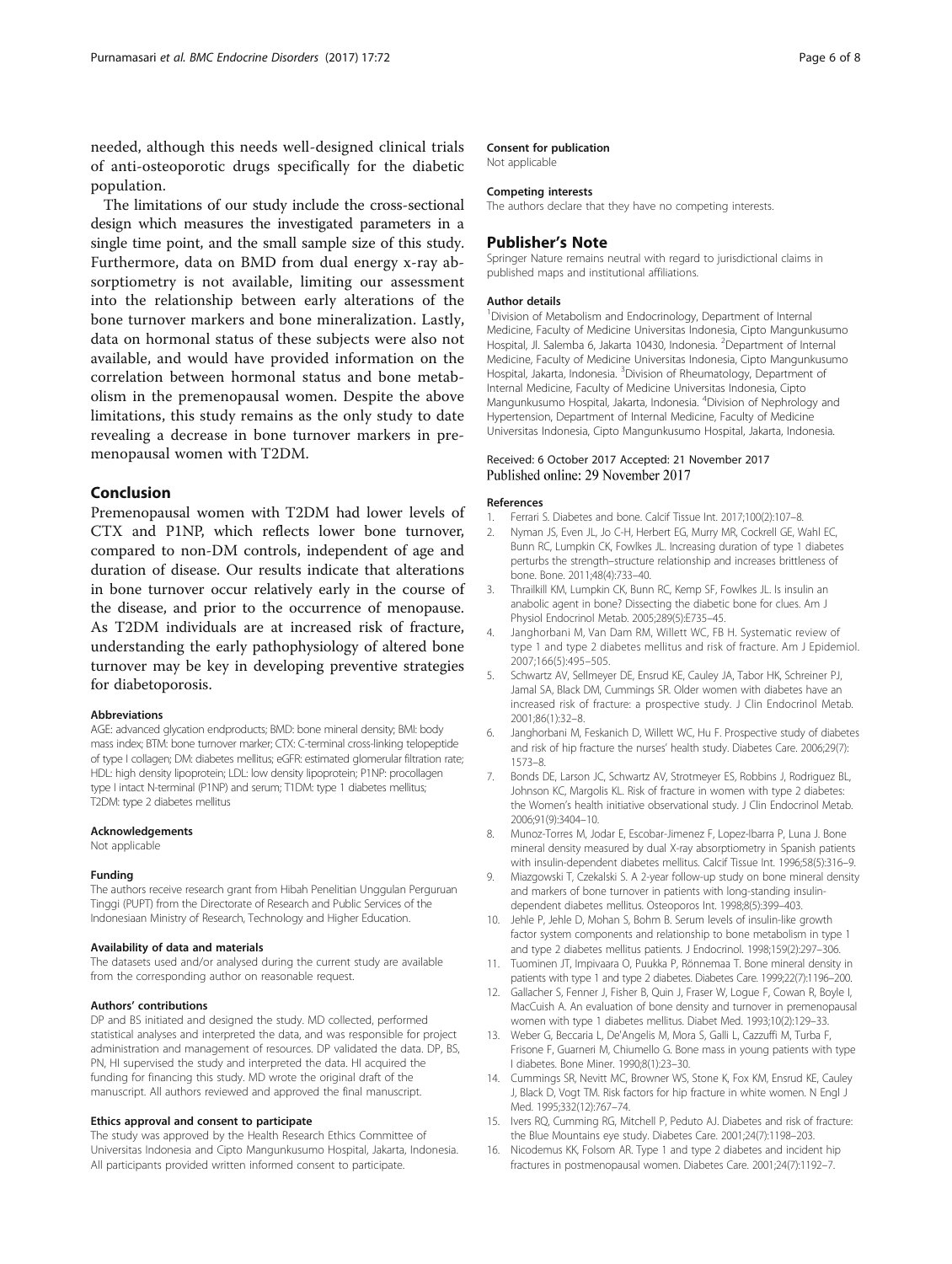- <span id="page-6-0"></span>17. Wakasugi M, Wakao R, Tawata M, Gan N, Koizumi K, Onaya T. Bone mineral density measured by dual energy X-ray absorptiometry in patients with non-insulin-dependent diabetes mellitus. Bone. 1993;14(1):29–33.
- 18. van Daele PL, Stolk RP, Burger H, Algra D, Grobbee DE, Hofman A, Birkenhager JC, Pols HA. Bone density in non-insulin-dependent diabetes mellitus: the Rotterdam study. Ann Intern Med. 1995;122(6):409–14.
- 19. Pritchard JM, Giangregorio LM, Atkinson SA, Beattie KA, Inglis D, Ioannidis G, Gerstein H, Punthakee Z, Adachi JD, Papaioannou A. Changes in trabecular bone microarchitecture in postmenopausal women with and without type 2 diabetes: a two year longitudinal study. BMC Musculoskelet Disord. 2013;14(1):114.
- 20. Pritchard JM, Giangregorio LM, Atkinson SA, Beattie KA, Inglis D, Ioannidis G, Punthakee Z, Adachi J, Papaioannou A. Association of larger holes in the trabecular bone at the distal radius in postmenopausal women with type 2 diabetes mellitus compared to controls. Arthritis Care Res (Hoboken). 2012;64(1):83–91.
- 21. Yu E, Putman MS, Derrico N, Abrishamanian-Garcia G, Finkelstein JS, Bouxsein ML. Defects in cortical microarchitecture among African-American women with type 2 diabetes. Osteoporos Int. 2015;26(2):673–9.
- 22. Burghardt AJ, Issever AS, Schwartz AV, Davis KA, Masharani U, Majumdar S, Link TM. High-resolution peripheral quantitative computed tomographic imaging of cortical and trabecular bone microarchitecture in patients with type 2 diabetes mellitus. J Clin Endocrinol Metab. 2010;95(11):5045–55.
- 23. Napoli N, Chandran M, Pierroz DD, Abrahamsen B, Schwartz AV, Ferrari SL. Mechanisms of diabetes mellitus-induced bone fragility. Nat Rev Endocrinol. 2017;13(4):208–19.
- 24. Hough F, Pierroz D, Cooper C, Ferrari SL. MECHANISMS IN ENDOCRINOLOGY: Mechanisms and evaluation of bone fragility in type 1 diabetes mellitus. Eur J Endocrinol. 2016;174(4):R127–38.
- 25. Napoli N, Strollo R, Paladini A, Briganti SI, Pozzilli P, Epstein S. The alliance of mesenchymal stem cells, bone, and diabetes. Int J Endocrinol. 2014;
- 26. De Liefde I, Van der Klift M, De Laet C, Van Daele P, Hofman A, Pols H. Bone mineral density and fracture risk in type-2 diabetes mellitus: the Rotterdam study. Osteoporos Int. 2005;16(12):1713–20.
- 27. Weitzmann MN, Pacifici R. Estrogen deficiency and bone loss: an inflammatory tale. J Clin Invest. 2006;116(5):1186.
- 28. Christensen J, Svendsen O. Bone mineral in pre-and postmenopausal women with insulin-dependent and non-insulin-dependent diabetes mellitus. Osteoporos Int. 1999;10(4):307–11.
- 29. Vasikaran S, Eastell R, Bruyère O, Foldes A, Garnero P, Griesmacher A, McClung M, Morris H, Silverman S, Trenti T. Markers of bone turnover for the prediction of fracture risk and monitoring of osteoporosis treatment: a need for international reference standards. Osteoporos Int. 2011;22(2):391–420.
- 30. Farr JN, Drake MT, Amin S, Melton LJ, McCready LK, Khosla S. Vivo assessment of bone quality in postmenopausal women with type 2 diabetes. J Bone Miner Res. 2014;29(4):787–95.
- 31. Jiajue R, Jiang Y, Wang O, Li M, Xing X, Cui L, Yin J, Xu L, Xia W. Suppressed bone turnover was associated with increased osteoporotic fracture risks in non-obese postmenopausal Chinese women with type 2 diabetes mellitus. Osteoporos Int. 2014;25(8):1999–2005.
- 32. Akin O, Göl K, Aktürk M, Erkaya S. Evaluation of bone turnover in postmenopausal patients with type 2 diabetes mellitus using biochemical markers and bone mineral density measurements. Gynecol Endocrinol. 2003;17(1):19–29.
- 33. Reyes-Garcia R, Rozas-Moreno P, Lopez-Gallardo G, Garcia-Martin A, Varsavsky M, Aviles-Perez MD, Munoz-Torres M. Serum levels of bone resorption markers are decreased in patients with type 2 diabetes. Acta Diabetol. 2013;50(1):47–52.
- 34. Yamamoto M, Yamaguchi T, Nawata K, Yamauchi M, Sugimoto T. Decreased PTH levels accompanied by low bone formation are associated with vertebral fractures in postmenopausal women with type 2 diabetes. J Clin Endocrinol Metab. 2012;97(4):1277–84.
- 35. Manavalan J, Cremers S, Dempster D, Zhou H, Dworakowski E, Kode A, Kousteni S, Rubin M. Circulating osteogenic precursor cells in type 2 diabetes mellitus. J Clin Endocrinol Metab. 2012;97(9):3240–50.
- 36. Bhattoa HP, Onyeka U, Kalina E, Balogh A, Paragh G, Antal-Szalmas P, Kaplar M. Bone metabolism and the 10-year probability of hip fracture and a major osteoporotic fracture using the country-specific FRAX algorithm in men over 50 years of age with type 2 diabetes mellitus: a case-control study. Clin Rheumatol. 2013;32(8):1161.
- 37. Gerdhem P, Isaksson A, Åkesson K, Obrant KJ. Increased bone density and decreased bone turnover, but no evident alteration of fracture susceptibility

in elderly women with diabetes mellitus. Osteoporos Int. 2005;16(12): 1506–12.

- 38. Maghbooli Z, Emamgholipour S, Hossein-Nezhad A, Shirzad M, Firuzjaee SG. Suitable bone markers assessing bone status in patients with both coronary artery disease and diabetes. J Diabetes Metab Disord. 2016;15(1):35.
- 39. Chen H, Li X, Yue R, Ren X, Zhang X, Ni A. The effects of diabetes mellitus and diabetic nephropathy on bone and mineral metabolism in T2DM patients. Diabetes Res Clin Pract. 2013;100(2):272–6.
- 40. Patsch JM, Burghardt AJ, Yap SP, Baum T, Schwartz AV, Joseph GB, Link TM. Increased cortical porosity in type 2 diabetic postmenopausal women with fragility fractures. J Bone Miner Res. 2013;28(2):313–24.
- 41. Shanbhogue VV, Hansen S, Frost M, Jørgensen NR, Hermann AP, Henriksen JE, Brixen K. Compromised cortical bone compartment in type 2 diabetes mellitus patients with microvascular disease. Eur J Endocrinol. 2016;174(2): 115–24.
- 42. Seeman E. Reduced bone formation and increased bone resorption: rational targets for the treatment of osteoporosis. Osteoporos Int. 2003;14(3):2–8.
- 43. Oei L, Zillikens MC, Dehghan A, Buitendijk GH, Castaño-Betancourt MC, Estrada K, Stolk L, Oei EH, van Meurs JB, Janssen JA. High bone mineral density and fracture risk in type 2 diabetes as skeletal complications of inadequate glucose control the Rotterdam study. Diabetes Care. 2013;36(6):1619–28.
- 44. Samelson EJ, Demissie S, Cupples LA, Zhang X, Xu H, Liu CT, Boyd SK, McLean RR, Broe KE, Kiel DP. Diabetes and deficits in cortical bone density, microarchitecture, and bone size: Framingham HR-pQCT study. J Bone Miner Res. 2017;
- 45. Miao J, Brismar K, Nyrén O, Ugarph-Morawski A, Ye W. Elevated hip fracture risk in type 1 diabetic patients. Diabetes Care. 2005;28(12):2850–5.
- 46. Strotmeyer ES, Cauley JA, Schwartz AV, Nevitt MC, Resnick HE, Bauer DC, Tylavsky FA, de Rekeneire N, Harris TB, Newman AB. Nontraumatic fracture risk with diabetes mellitus and impaired fasting glucose in older white and black adults: the health, aging, and body composition study. Arch Intern Med. 2005;165(14):1612–7.
- 47. Bucala R, Vlassara H. Advanced glycosylation end products in diabetic renal and vascular disease. Am J Kidney Dis. 1995;26(6):875–88.
- 48. Goldin A, Beckman JA, Schmidt AM, Creager MA. Advanced glycation end products. Circulation. 2006;114(6):597–605.
- 49. Leslie WD, Rubin MR, Schwartz AV, Kanis JA. Type 2 diabetes and bone. J Bone Miner Res. 2012;27(11):2231–7.
- 50. Makita Z, Radoff S, Rayfield EJ, Yang Z, Skolnik E, Delaney V, Friedman EA, Cerami A, Vlassara H. Advanced glycosylation end products in patients with diabetic nephropathy. N Engl J Med. 1991;325(12):836–42.
- 51. Vashishth D, Gibson G, Khoury J, Schaffler M, Kimura J, Fyhrie D. Influence of nonenzymatic glycation on biomechanical properties of cortical bone. Bone. 2001;28(2):195–201.
- 52. Puspitasari MD, Purnamasari D, Setyohadi B, Isbagio H. Bone metabolism and fracture risk in diabetes mellitus. J ASEAN Federation of Endocrine For Soc. 2017;32(2):90.
- 53. Monami M, Cresci B, Colombini A, Pala L, Balzi D, Gori F, Chiasserini V, Marchionni N, Rotella CM, Mannucci E. Bone fractures and hypoglycemic treatment in type 2 diabetic patients. Diabetes Care. 2008;31(2):199–203.
- 54. Schwartz AV, Vittinghoff E, Sellmeyer DE, Feingold KR, De Rekeneire N, Strotmeyer ES, Shorr RI, Vinik AI, Odden MC, Park SW. Diabetes-related complications, glycemic control, and falls in older adults. Diabetes Care. 2008;31(3):391–6.
- 55. Vestergaard P, Rejnmark L, Mosekilde L. Relative fracture risk in patients with diabetes mellitus, and the impact of insulin and oral antidiabetic medication on relative fracture risk. Diabetologia. 2005;48(7):1292–9.
- 56. Napoli N, Strotmeyer ES, Ensrud KE, Sellmeyer DE, Bauer DC, Hoffman AR, T-TL D, Barrett-Connor E, Palermo L, Orwoll ES. Fracture risk in diabetic elderly men: the MrOS study. Diabetologia. 2014;57(10):2057–65.
- 57. Solomon DH, Cadarette SM, Choudhry NK, Canning C, Levin R, Sturmer T. A cohort study of thiazolidinediones and fractures in older adults with diabetes. J Clin Endocrinol Metab. 2009;94(8):2792–8.
- 58. Demontiero O, Vidal C, Duque G. Aging and bone loss: new insights for the clinician. Ther Adv Musculoskelet Dis. 2012;4(2):61–76.
- 59. Achemlal L, Tellal S, Rkiouak F, Nouijai A, Bezza A, Derouiche EM, Ghafir D, El Maghraoui A. Bone metabolism in male patients with type 2 diabetes. Clin Rheumatol. 2005;24(5):493–6.
- 60. Shu A, Yin M, Stein E, Cremers S, Dworakowski E, Ives R, Rubin M. Bone structure and turnover in type 2 diabetes mellitus. Osteoporos Int. 2012;23(2):635–41.